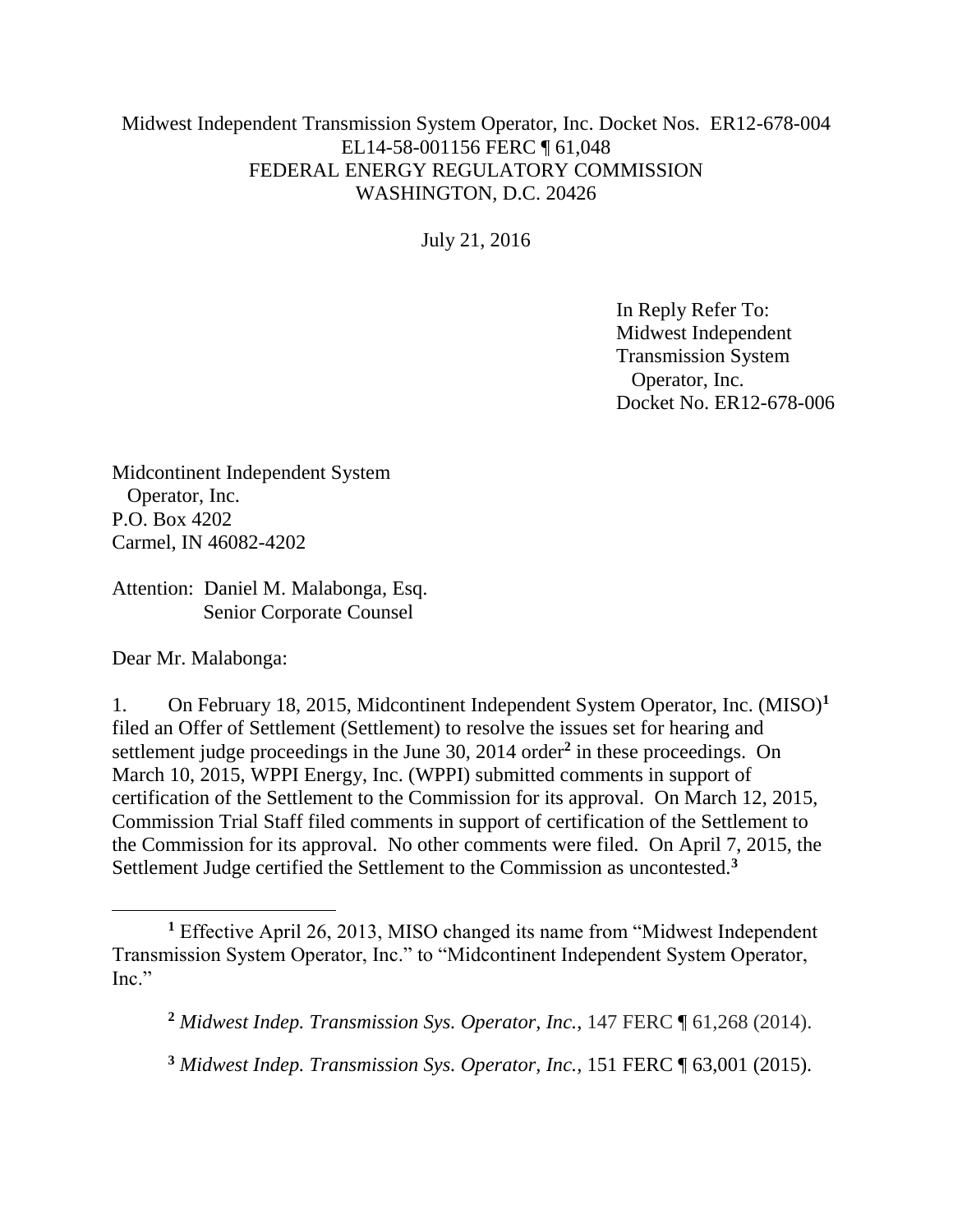2. The Settlement provides a resolution to the issue of whether MISO should allocate Revenue Sufficiency Guarantee (RSG) costs incurred in responding to a localized constraint to a Market Participant (such as WPPI) based on its load that is physically remote from the constraint, because that load has been pseudo-tied into the Local Balancing Authority (LBA) Area that is affected by the constraint (the Pseudo-Tie Issue).**<sup>4</sup>** In the Settlement, the parties resolve this issue by agreeing to the following revisions to the MISO Open Access Transmission, Energy, and Operating Reserve Markets Tariff (Tariff): (a) the addition of a new term, "Internal Commercially Pseudo-Tied Load," to Module A of the Tariff; (b) the addition of new language to Section 38.2.5.e (Metering), requiring submission of meter data by Market Participants that have Internal Commercially Pseudo-Tied Load, and setting forth the means by which MISO will estimate such data if it is not provided by the Market Participant; (c) changes to Section 40.3.3.a.xviii (VLR charge), to clarify MISO's methodology for allocating VLR RSG costs and to appropriately account for Internal Commercially Pseudo-Tied Loads in such allocations; (d) changes to Schedule 44 (VLR study) to appropriately account for the agreed-upon treatment of Internal Commercially Pseudo-Tied Loads; and (e) corrections to certain Tariff cross-references.**<sup>5</sup>** The Settlement further provides that resettlements of WPPI's VLR RSG payments shall be performed as soon as possible after the installation of necessary software changes and WPPI's submission of required meter data for Internal Commercially Pseudo-Tied Load.**<sup>6</sup>**

3. Under the terms of the Settlement, MISO will resettle Voltage and Local Reliability Revenue Sufficiency Guarantee payments, from the effective date of the Settlement and going forward. As provided by the parties, the Settlement will be effective September 1, 2012, if the Commission grants WPPI's request for rehearing filed in Docket Nos. ER12-678-004 and EL14-58-001.**<sup>7</sup>** In the concurrently issued order addressing WPPI's request for rehearing, the Commission grants WPPI's rehearing

**5** *Id*. § 3.2.

 $6$  *Id.* §§ 4.1 – 4.2.

**7** *Id*. § 4.2 ("if the Commission grants WPPI's July 30, 2014 rehearing request, the Tariff revisions . . . shall become effective September 1, 2012 . . . and shall be the basis for MISO's further resettlements of WPPI's VLR RSG payments back to September 1, 2012").

**<sup>4</sup>** Offer of Settlement at § 1.2.